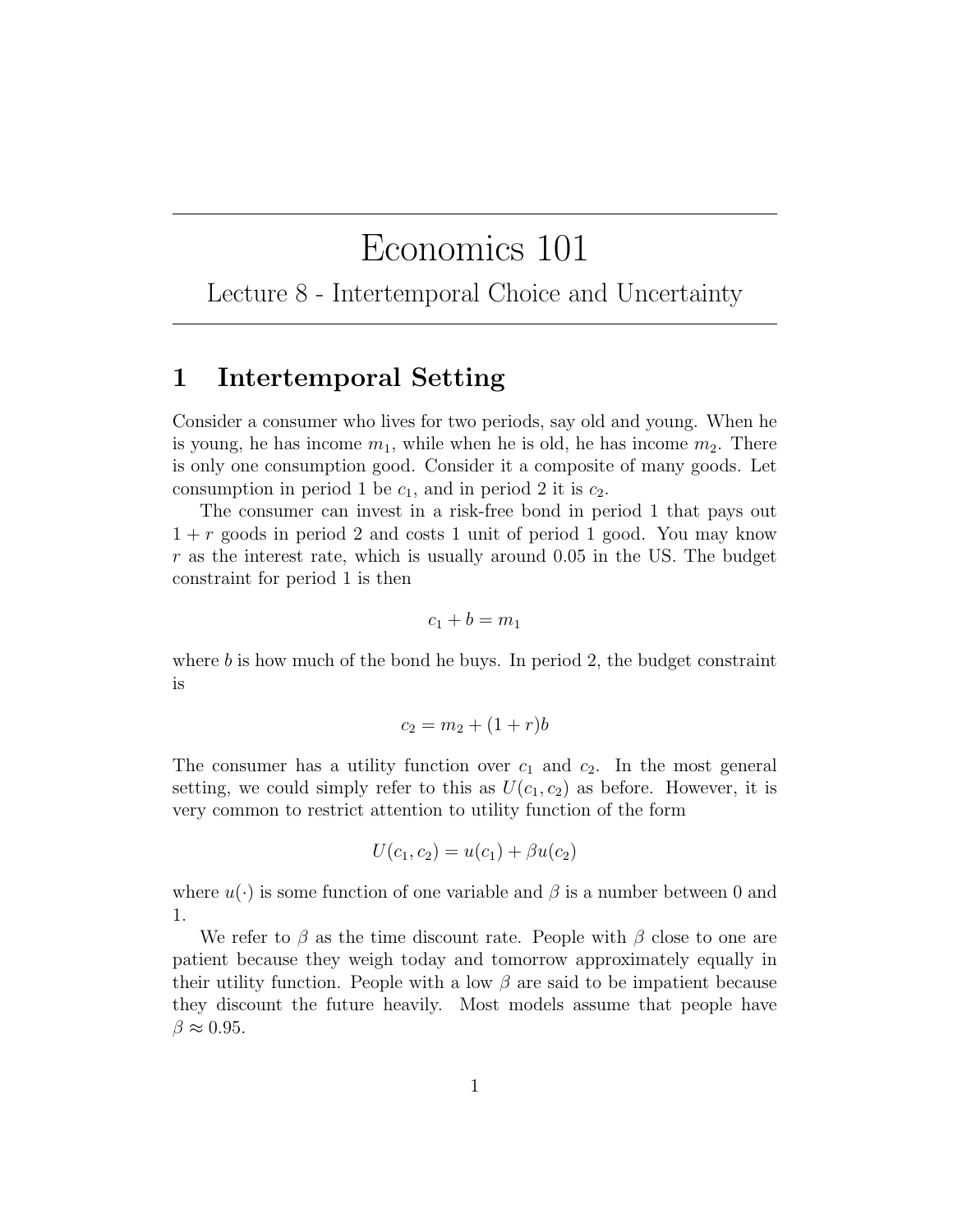Here we have two budget constraints, one for each period, while in the usual Walrasian setting, we only have one. However, we can manipulate the above into a single budget constraint that resembles the usual form. From the first period budget constraint, we know

$$
b=m_1-c_1
$$

Plugging this into the second period budget constraint yields

$$
c_2 = m_2 + (1+r)(m_1 - c_1)
$$
  
\n
$$
\Rightarrow (1+r)c_1 + c_2 = (1+r)m_1 + m_2
$$
  
\n
$$
\Rightarrow c_1 + \left(\frac{1}{1+r}\right)c_2 = m_1 + \left(\frac{1}{1+r}\right)m_2
$$

So we can think of first period goods as having price 1 and second period goods as having price  $\frac{1}{1+r}$ .

Given an allocation of goods in each period  $c = (c_1, c_2)$ , the net present value of the allocation is given by

$$
NPV(c) = c_1 + \left(\frac{1}{1+r}\right)
$$

Therefore, the above budget constraint merely stipulates that the NPV of the chosen consumption bundle be equal to the NPV of the endowment.

Now we can being to solve the consumer's maximization problem. In principle, he chooses  $c_1$ ,  $c_2$ , and b subject to the budget constraints above. However, a choice of b fully determines the values of both  $c_1$  and  $c_2$ . So we can substitute in using the budget constraints and write

$$
u(b) = u(m_1 - b) + \beta u(m_2 + (1 + r)b)
$$

In this setting,  $b$  need not be positive. If  $b$  is positive, the consumer is saving: he puts b dollars in the bank and gets  $(1 + r)b$  back next year. If b he is borrowing: he gets b dollars today and must pay it back next period with interest rb (so  $(1 + r)b$  in total).

Taking the derivative of the utility above, we get

$$
\frac{\partial u}{\partial b} = -u'(m_1 - b) + \beta(1 + r)u'(m_2 + (1 + r)b) = 0
$$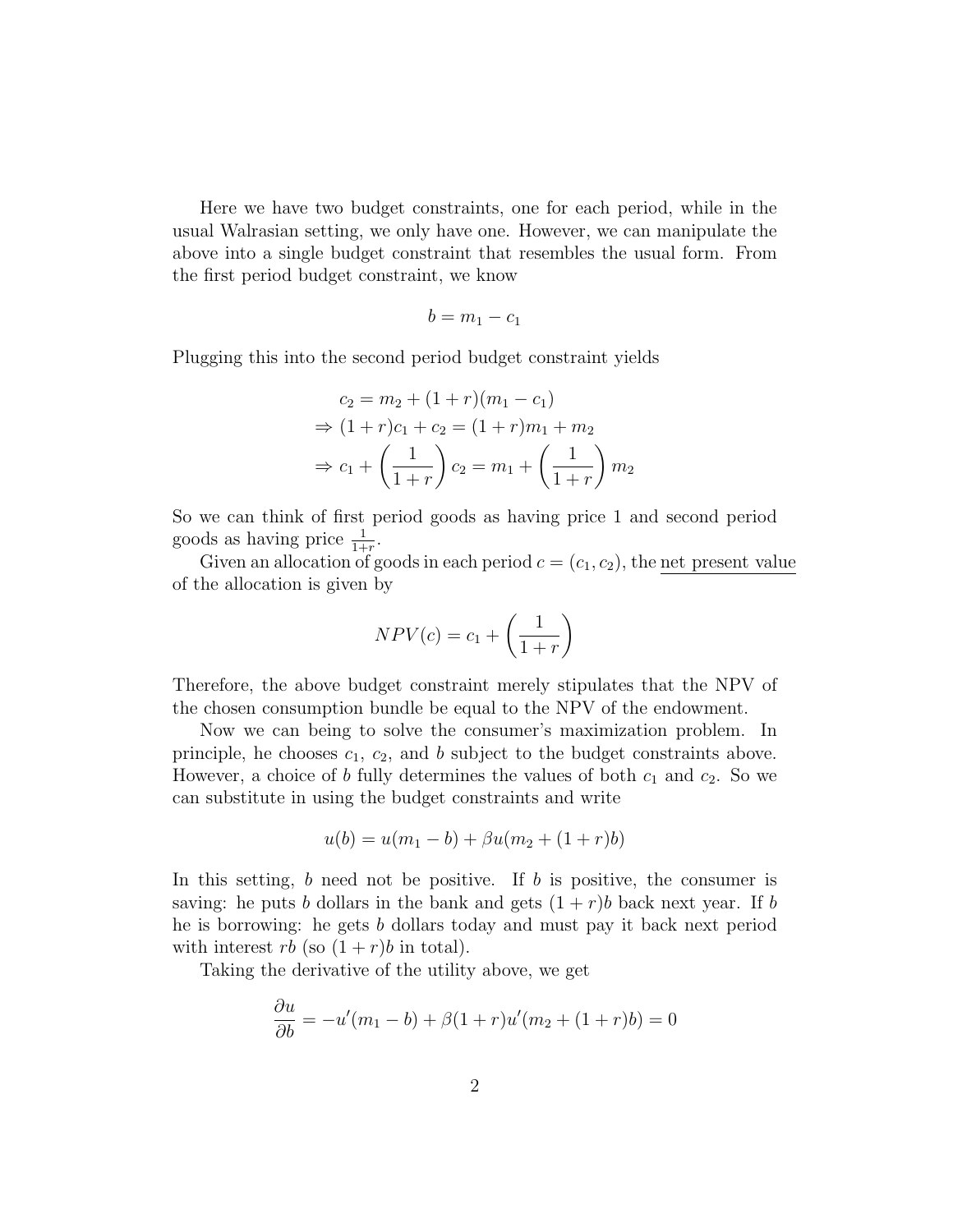Thus we conclude

$$
u'(c_1) = \beta(1+r)u'(c_2)
$$

The above is often referred to as the Euler equation. I'm quite sure that Euler never saw it.

**Example 1** (Cobb-Douglas). Here we let  $u(c) = \log(c)$ , so

$$
u(b) = \log(m_1 - b) + \beta \log(m_2 + (1 + r)b)
$$

Taking the derivative

$$
\frac{\partial u}{\partial b} = -\frac{1}{m_1 - b} + \frac{\beta(1+r)}{m_2 + (1+r)b} = 0
$$
  
\n
$$
\Rightarrow m_2 + (1+r)b = \beta(1+r)(m_1 - b)
$$
  
\n
$$
\Rightarrow b(1+r)(1+\beta) = \beta(1+r)m_1 - m_2
$$
  
\n
$$
\Rightarrow b = \frac{\beta(1+r)m_1 - m_2}{(1+r)(1+\beta)}
$$

So if  $\frac{m_2}{m_1} < \beta(1+r)$ , the person is a saver  $(b > 0)$ . Otherwise, they are a borrower  $(b < 0)$ .

Consider how  $b$  changes with  $r$ :

$$
\frac{\partial b}{\partial r} = \frac{(1+r)(1+\beta)\beta m_1 - [\beta(1+r)m_1 - m_2](1+\beta)}{[(1+r)(1+\beta)]^2}
$$

$$
= \frac{m_2}{(1+\beta)(1+r)^2} > 0
$$

So people tend to save more (borrow less) when the interest rate rises. Similarly, people with higher  $\beta$  will tend to save more.

Example 2. CRRA Here we set

$$
u(c) = \frac{c^{\sigma - 1} - 1}{1 - \sigma} \quad \text{where } \sigma > 0
$$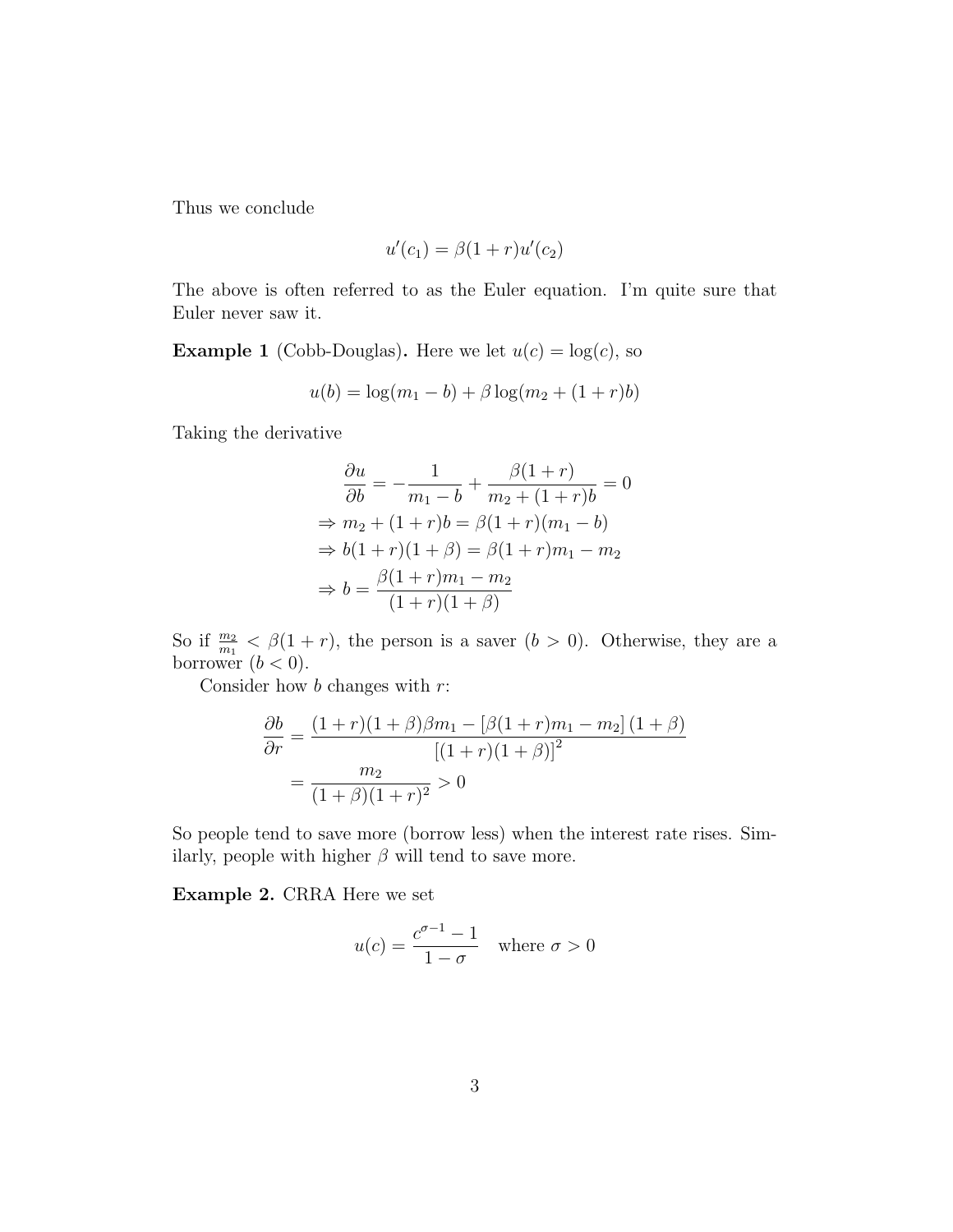This implies that  $u'(c) = c^{-\sigma}$ . Using the Euler equation, we find

$$
u'(c_1) = \beta(1+r)u'(c_2)
$$
  
\n
$$
\Rightarrow c_1^{-\sigma} = \beta(1+r)c_2^{\sigma}
$$
  
\n
$$
\Rightarrow \frac{c_2}{c_1} = [\beta(1+r)]^{1/\sigma}
$$
  
\n
$$
\Rightarrow \frac{m_2 + (1+r)b}{m_1 - b} = [\beta(1+r)]^{1/\sigma}
$$
  
\n
$$
\Rightarrow b = \frac{m_1 [\beta(1+r)]^{1/\sigma} - m_2}{[\beta(1+r)]^{1/\sigma} + (1+r)}
$$

As before, we can show that  $\frac{\partial b}{\partial r} > 0$ . In addition, the consumer will save when

$$
\frac{m_2}{m_1} < \left[\beta(1+r)\right]^{1/\sigma}
$$

Notice that Cobb-Douglas is simply a special case of CRRA where  $\sigma = 1$ . Again, people with higher  $\beta$  will save more.

### 1.1 Equilibrium

Since the interest rate is a price of sorts, we should be able to construct an equilibrium framework to determine it. We'll need two people to make things interesting. Denote the identity of the agent with superscripts, meaning agent 1 has endowment  $m^1 = (m_1^1, m_2^1)$  and agent 2 has endowment  $m^2 = (m_1^2, m_2^2)$ .

Because of Walras's Law, we only need one market clearing constraint to determine the interest rate, so let's use the first one.

$$
c_1^1 + c_1^2 = m_1^1 + m_1^2
$$
  
\n
$$
\Rightarrow 0 = (m_1^1 - c_1^1) + (m_1^2 - c_1^2)
$$
  
\n
$$
\Rightarrow 0 = b^1 + b^2
$$

Now we see that the interest rate clears the bond market, which has 0 net supply. That is, for each transaction, there must be both a borrower and a lender, so the sum of all transactions must be 0. So if agent 1 is a borrower, agent 2 must be a lend, and vice versa.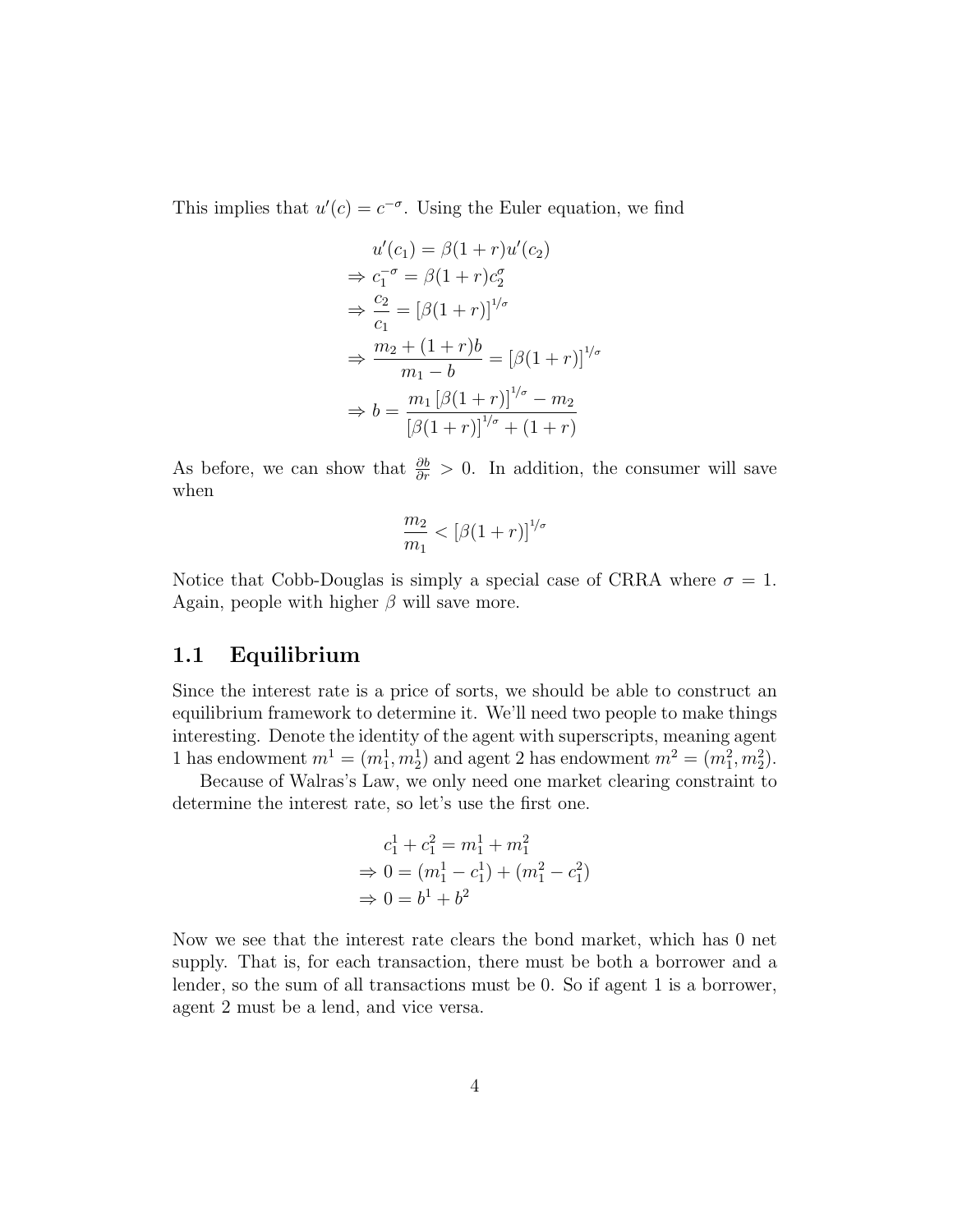**Example 3.** Suppose utility is given by  $u(c) = \log(c)$  and endowments are

$$
m_1^1 = 1
$$
 and  $m_2^1 = 2$   
\n $m_1^1 = 2$  and  $m_2^1 = 1$ 

One way to think about this is that agent 1 is young in period one and middle aged in period 2. While agent 2 is middle-aged and old in the respective periods. Using the previous derivations, this implies optimal choices of

$$
b^{1} = \frac{\beta(1+r) - 2}{(1+r)(1+\beta)}
$$
 and  $b^{2} = \frac{\beta(1+r)2 - 1}{(1+r)(1+\beta)}$ 

where we now index by the identity of the agent  $k \in \{1, 2\}$ . We can find the equilibrium interest rate by imposing bond market clearing

$$
0 = b1 + b2
$$
  
\n
$$
\Rightarrow 0 = \frac{\beta(1+r) - 2}{(1+r)(1+\beta)} + \frac{\beta(1+r)2 - 1}{(1+r)(1+\beta)}
$$
  
\n
$$
\Rightarrow 0 = \frac{3[\beta(1+r) - 1]}{(1+r)(1+\beta)}
$$
  
\n
$$
\Rightarrow \beta(1+r) = 1
$$
  
\n
$$
\Rightarrow r = \frac{1-\beta}{\beta}
$$

Now we can plug this in to find the equilibrium bond holdings

$$
b^1 = -\frac{\beta}{1+\beta}
$$
 and  $b^2 = \frac{\beta}{1+\beta}$ 

And the consumptions

$$
c_1^1 = c_2^1 = \frac{1+2\beta}{1+\beta}
$$
 and  $c_1^2 = c_2^2 = \frac{2+\beta}{1+\beta}$ 

Notice that both agents consume the same in each period. This is called consumption smoothing. The old agent lends to the young agent so they both perfectly smooth their consumption.

It is important to note that the heterogeneity in endowment is important here. If both agents had the same endowment in each period, there would be no borrowing or lending, and they would just consume their endowment. You can actually prove this for general utility functions using the Euler conditions.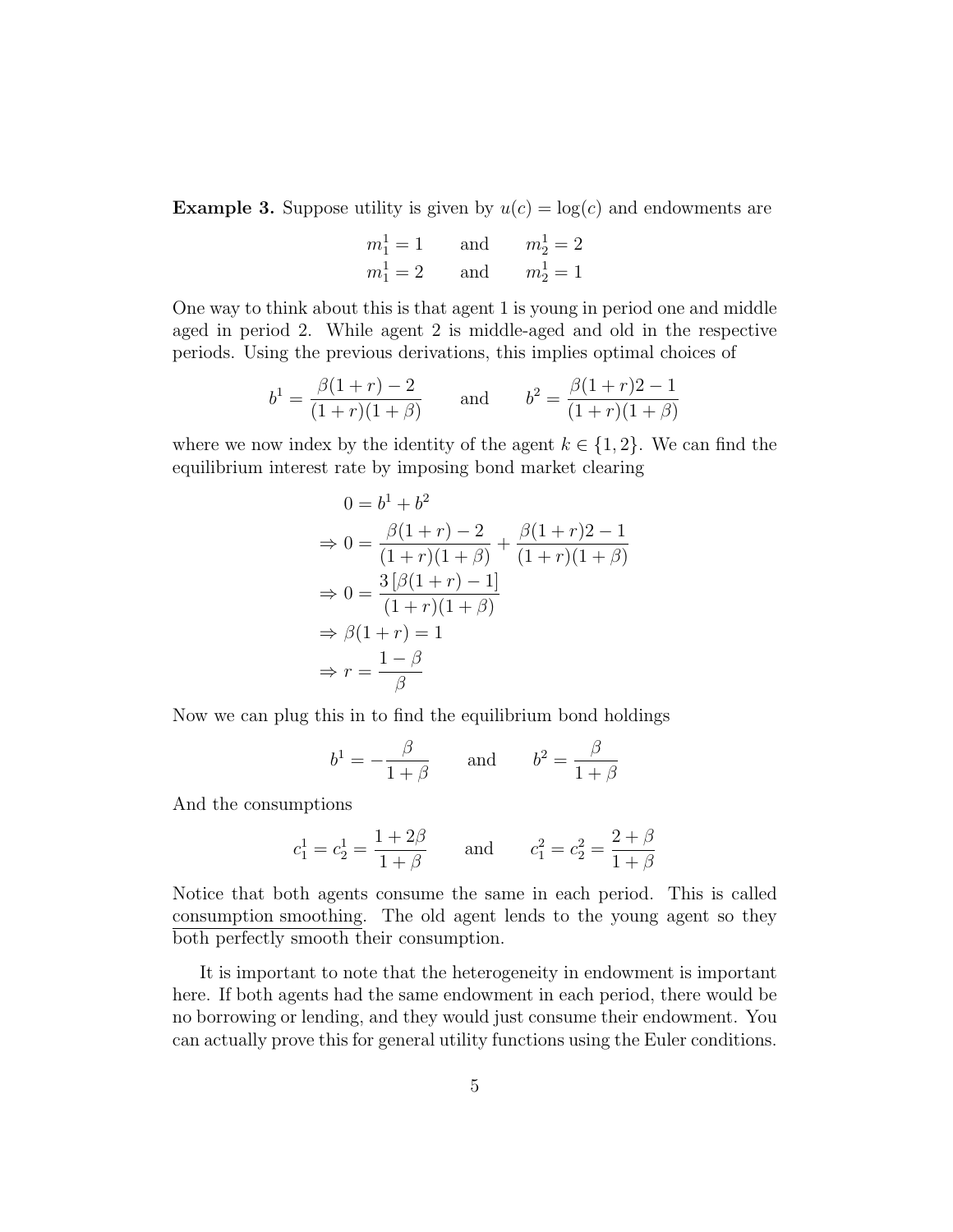## 2 Uncertainty

Up until now, we've dealt only with sure things. Sometimes you go to a movie and it wasn't as good as you expected it to be, or you go to a restaurant not knowing how good the food will be. Sometimes the machinery you are using breaks down. To remedy this, we will introduce a stochastic element into the consumer problems we've been studying.

To do this, we will allow consumers to choose not amongst bundles of goods, but amongst lotteries over bundles of goods. One example of a lottery is the following offer:

With a 50% probability, you will receive a teddy bear and, otherwise you will receive an iPad.

Kind of odd, but a lottery nonetheless. A more familiar type of lottery might be:

With a 20% probability, you will receive \$100 and otherwise you will receive \$0.

The question is, how can we assign utility values to these complex objects? How much would you pay to take the above lottery? We will address these issues in this lecture.

Consider the case of lotteries over \$1 and \$10. The probabilities of getting these values are  $q_1$  and  $q_2$ , respectively. These must satisfy  $q_1+q_2=1$ . There are a lot of different ways we could write down the utility from such a lottery  $u(q_1, q_2)$ . However, it happens that under fairly mild assumptions about how agents value various lotteries, we can represent the utility over these lotteries by

$$
u(q_1, q_2) = q_1 v(1) + q_2 v(10)
$$

where  $v(1)$  and  $v(10)$  are constants. So the utility is linear in the probabilities. The coefficients are simply the respective utilities of getting each outcome with probability 1.

In the more general setting, where we have a set of possible outcomes  $S = \{x_1, \ldots, x_S\}$  and lotteries are denoted by  $L = (q_1, \ldots, q_S)$ , the utility can be expressed as

$$
U(L) = \sum_{i=1}^{N} q_i v(x_i) = \mathbb{E}[v(x)]
$$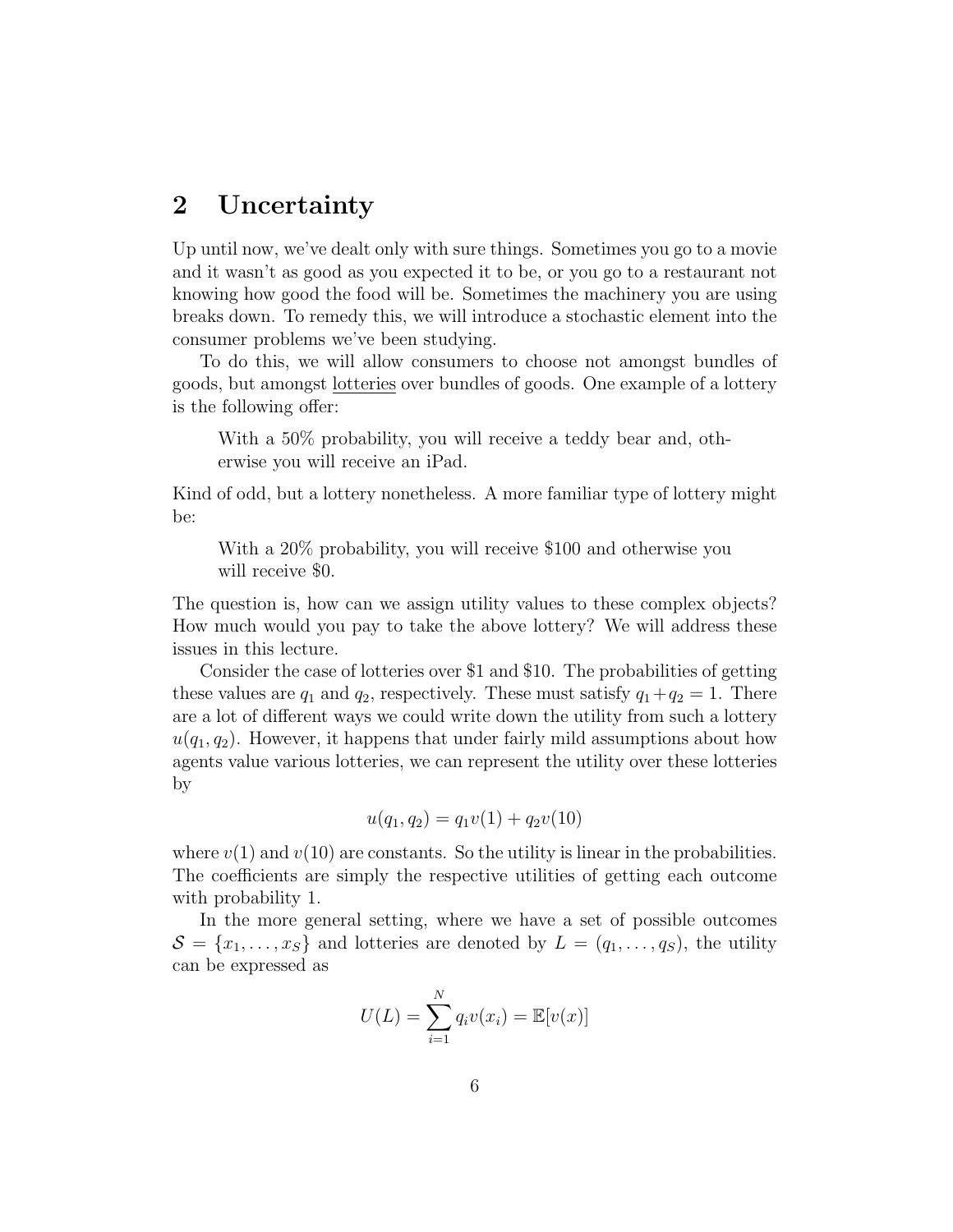Here  $v$  is called the Bernoulli utility function. It gives the value of getting each outcome with certainty. The utility of a lottery is just the expected value of v under the probabilities specified by that lottery. This representation is due to a seminal result in economics called the von Neumann-Morganstern utility representation theorem.

**Example 4.** Suppose that  $v(x) = \log(x)$ . What is the utility of getting \$10 with probability 20% and \$100 with probability 80%?

$$
U(L) = 0.2 \cdot \log(10) + 0.8 \cdot \log(100) \approx 4.14
$$

If you simply got a fixed quantity  $z$  with certainty, what must the value of  $z$ be to make you indifferent between that and the lottery L?

$$
U(L) = v(z)
$$
  
\n
$$
\Rightarrow z \approx 63.1
$$

What is the expected numerical payout of the lottery?

$$
\mathbb{E}_L[x] = 0.2 \cdot 10 + 0.8 \cdot 100 = 82
$$

The utility of getting this value for sure is then

$$
v(\mathbb{E}_L[x]) = 4.41
$$

So the utility of getting the expected payout with certainty is greater than the utility from the lottery, that is

$$
v(\mathbb{E}_L[x]) > U(L) = \mathbb{E}_L[v(x)]
$$

This will turn out to be a general property.

#### 2.1 Properties of Utility Functions

In the presence of uncertainty, the major defining characteristic of a Bernoulli utility function is risk aversion. This is a measure of an agent's assessment of risk. We say that an agent is risk averse if they prefer less risky lotteries, other things being equal. So they would prefer \$10 for sure to a lottery with a 50% chance of \$5 and a 50% chance of \$15.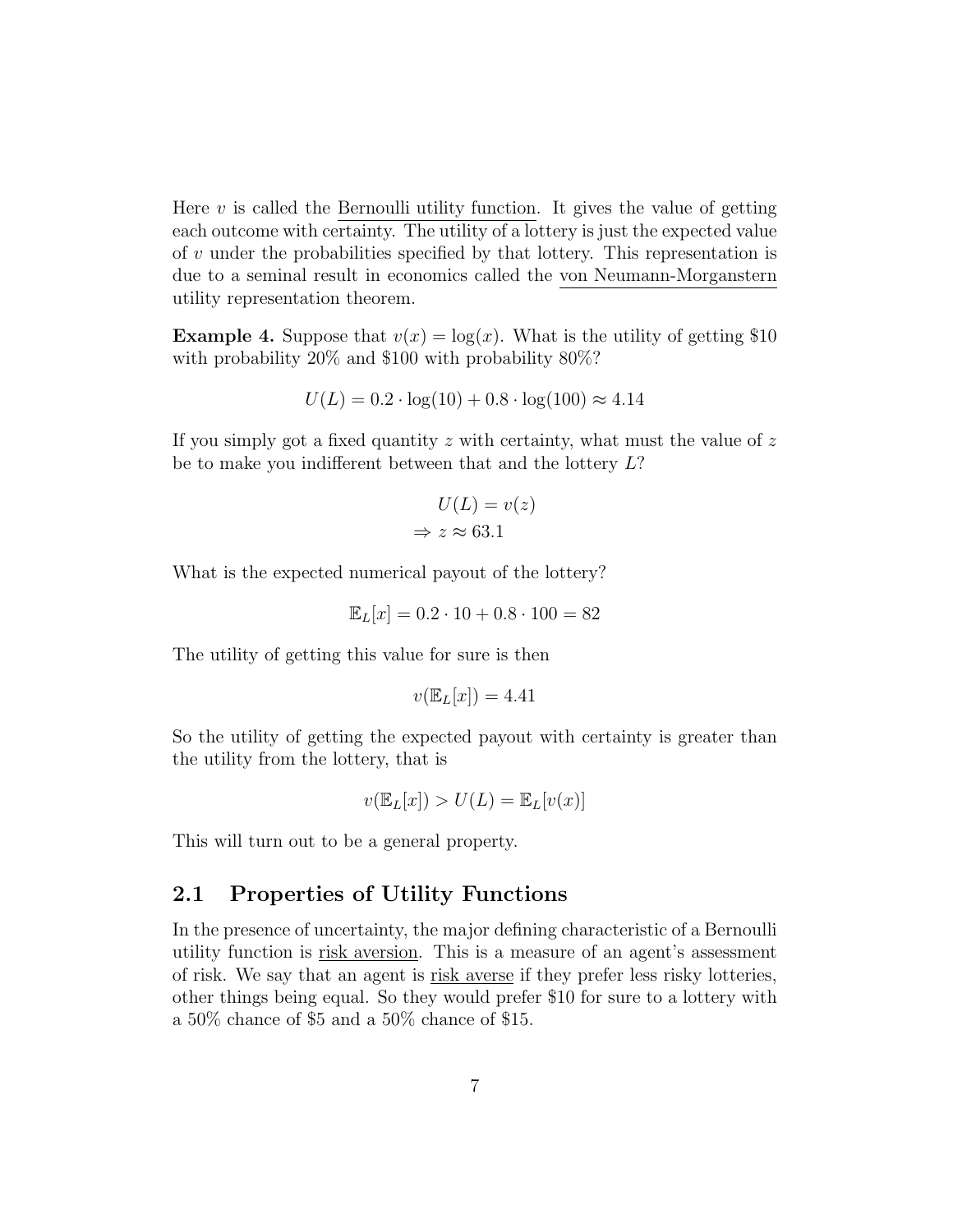Recall that the expected payout from a lottery L is given by

$$
\mathbb{E}_L[x] = \sum_{i=1}^N q_i x_i
$$

Thus a formal definition of risk aversion is that the agent prefers a lottery where he receives the expected payout of the lottery to the original lottery

$$
v(\mathbb{E}_L[x]) > U(L) = \mathbb{E}_L[v(x)]
$$

The opposite of risk aversion is when the agent is risk loving. In this case, the above inequality is reversed

$$
v(\mathbb{E}_L[x]) < U(L) = \mathbb{E}_L[v(x)]
$$

The agent prefers the risky outcome to getting the expected payout with certainty. There is also the intermediate case in which the agent is risk neutral

$$
v(\mathbb{E}_L[x]) = U(L) = \mathbb{E}_L[v(x)]
$$

In the above example, we considered what value, if given with certainty, would yields indifference with a particular lottery. This is called the consumption equivalent and is denoted  $CE(L)$ . It satisfies

$$
v(CE(L)) = U(L)
$$

for a given lottery L. We can relate this concept back to risk preferences. In the case of a risk neutral agent, we find

$$
v(\mathbb{E}_L[x]) > U(L) = v(CE(L))
$$
  

$$
\Rightarrow CE(L) < \mathbb{E}_L[x]
$$

So the consumption equivalent is less than the expected payout. This makes sense. If the agent did not care about risk at all, then the consumption equivalent should be equal to the expected payout, and indeed this is the case if the agent is risk neutral. However, since a risk averse agent dislikes risk, the consumption equivalent is lower than the expected payout. For risk loving agents, we get the opposite inequality.

Now we'll characterize these concepts of risk preferences in terms of properties of the underlying Bernoulli utility function, namely concavity and convexity.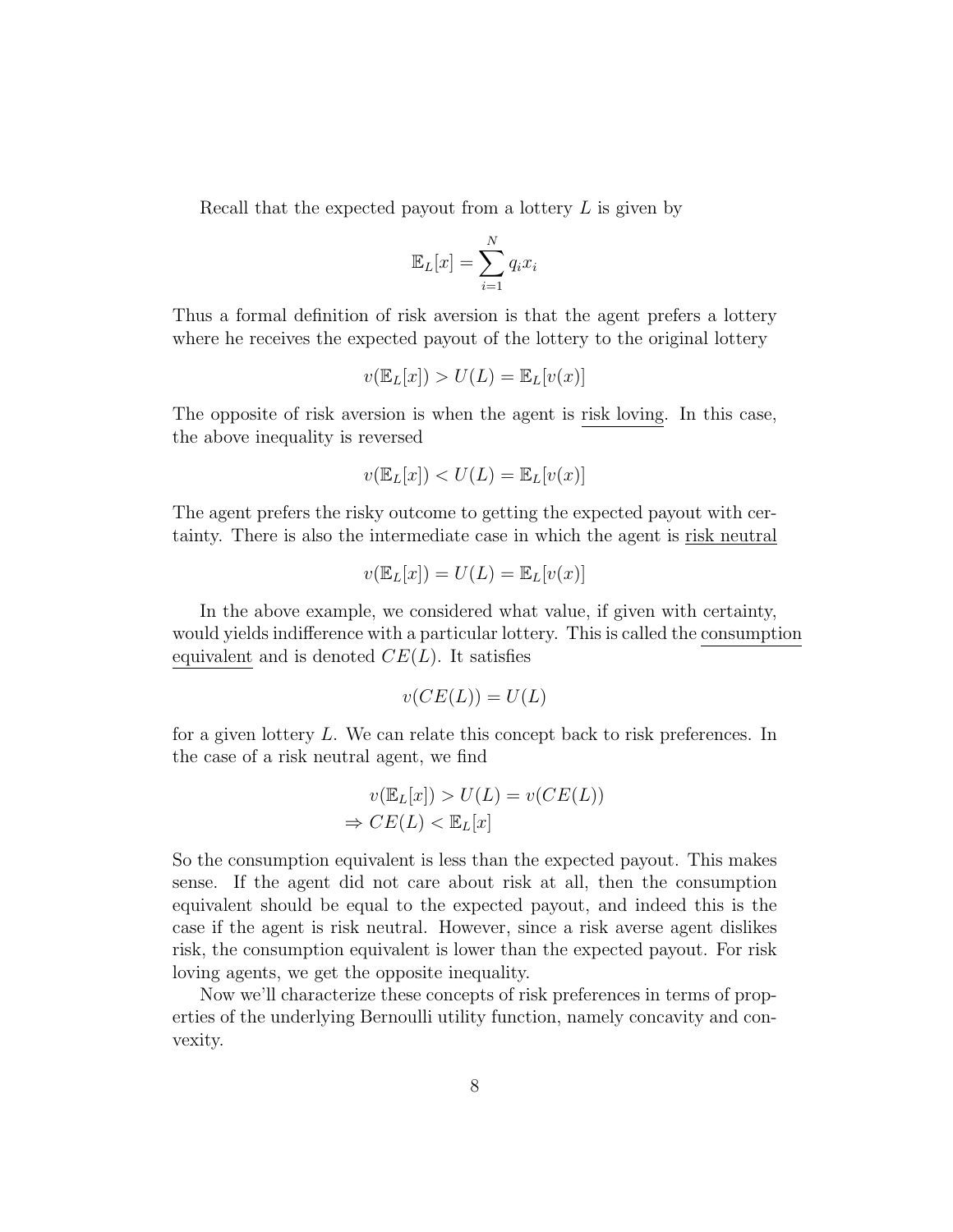**Proposition 1.** If v is concave, then the agent is risk averse. If v is convex, then the agent is risk loving. If  $v$  is linear, then the agent is risk neutral.

Proof. Consider the case of lotteries over only two options. Let the probability of option one be q, so the probability of option two is  $1 - q$ . The options values are  $x_1$  and  $x_2$ . The expected payout of the lottery is

$$
\mathbb{E}_L[x] = qx_1 + (1-q)x_2
$$

The utility from the lottery is

$$
U(L) = qv(x_1) + (1 - q)v(x_2)
$$

Applying the definition of concavity of  $v$ , we find

$$
v(qx_1 + (1-q)x_2) > qv(x_1) + (1-q)v(x_2)
$$
  
\n
$$
\Rightarrow v(\mathbb{E}_L[x]) > U(L)
$$

So the agent is risk averse. We can take similar steps to prove the cases of risk loving agents and risk neutral agents using convexity and linearity of  $v$ , respectively.  $\Box$ 

#### 2.2 Insurance

Consider the example of car insurance. There you are a consumer with income c who has some probability q of damaging your car, requiring  $x$  in repair costs. Without insurance, your expected utility is then

$$
U^{NI} = qv(c - x) + (1 - q)U(c)
$$

Now suppose a company offers you car insurance. For a price  $p$  they promise to pay you 1 in the event of an accident. So if you buy z dollars worth of car insurance, your utility is

$$
U^{I}(z) = qv(c - x - pz + z) + (1 - q)v(c - pz)
$$

Let's solve for the optimal choice of  $z$ . Taking the derivative

$$
\frac{\partial U}{\partial z} = q(1 - p)v'(c_1) - (1 - q)v'(c_2) = 0
$$

$$
\Rightarrow \frac{v'(c_1)}{v'(c_2)} = \left(\frac{p}{1 - p}\right)\left(\frac{1 - q}{q}\right)
$$